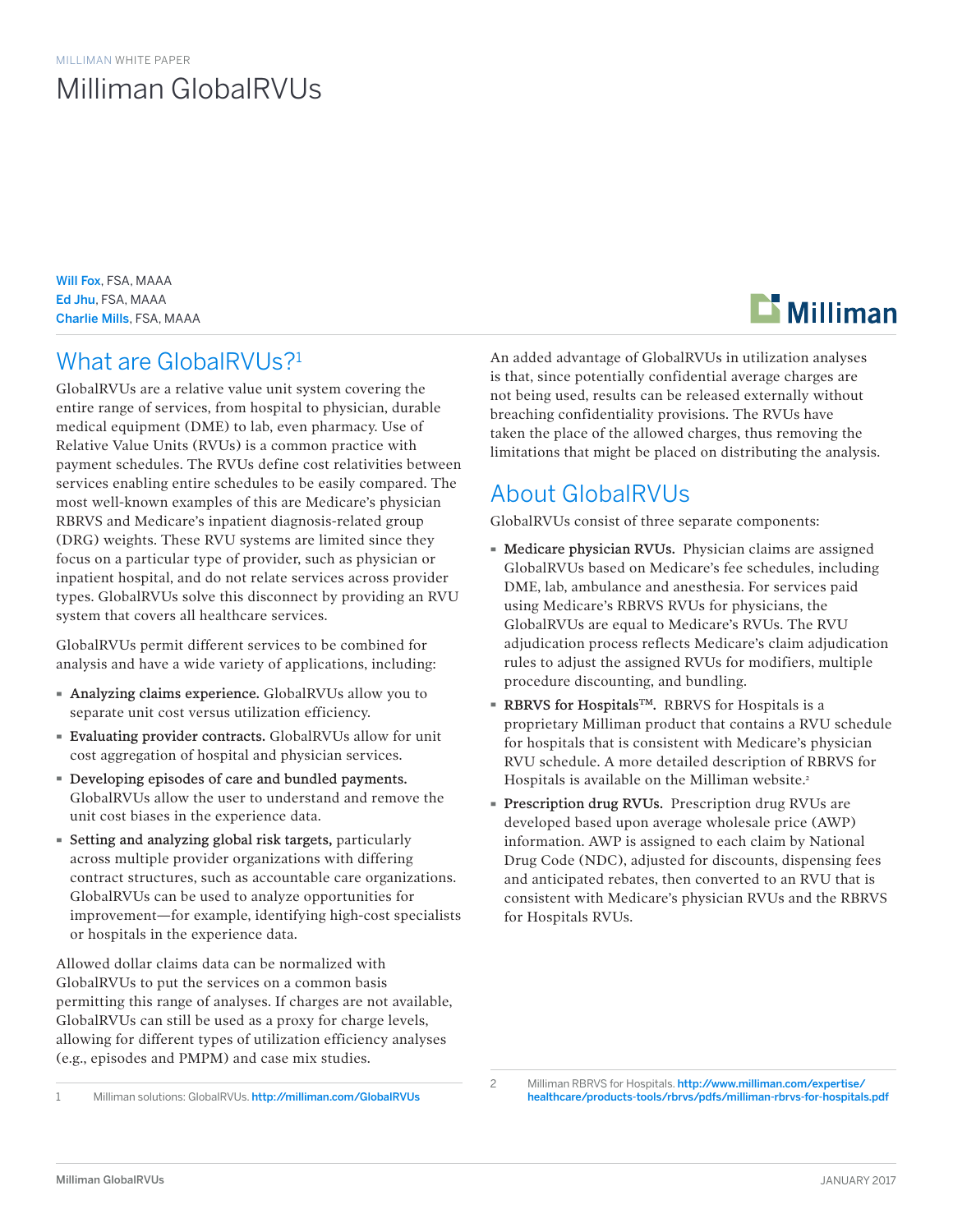## Using GlobalRVUs

## **TABLE A: CALCULATING A CONVERSION FACTOR**

Once RVUs are assigned to services, conversion factors are calculated by dividing total dollars by the RVUs. This can be done by individual procedure or aggregated at any level, even in total across all services.

#### TABLE A: CALCULATING A CONVERSION FACTOR

|                                                    | <b>ALLOWED CHARGES</b> | <b>GLOBAL RVUS</b> |
|----------------------------------------------------|------------------------|--------------------|
| <b>INPATIENT SERVICES</b><br>APR 047-1             | \$8,000                | 131.583            |
| <b>OUTPATIENT SERVICES</b><br>82441<br>74150       | \$20<br>\$425          | .0241<br>3.600     |
| PROFESSIONAL SERVICES<br>99284                     | \$122                  | 3.370              |
| PRESCRIPTION DRUGS<br>00037580030                  | \$62                   | 1.477              |
| <b>TOTAL</b>                                       | \$8,629                | 140.271            |
| <b>CONVERSION FACTOR</b><br>(ALLOWED CHARGES/RVUS) |                        | \$61.52            |

#### TABLE B: BENCHMARKING PROVIDER CONTRACTS BY CARRIER

Once conversion factors are calculated, they can be compared and analyzed. Due to the multiple applications of GlobalRVUs, a variety of analyses may be performed. Two examples are provided below.

## **TABLE B: BENCHMAKING PROVIDER CONTRACTS BY CARRIER**

For this example, different types of provider contracts are evaluated for multiple carriers and benchmarked to a base contract. Using GlobalRVUs, average conversion factors are calculated for inpatient, outpatient, and physician services, and can be combined for an overall comparison between carriers. The GlobalRVUs provide case-mix adjustment across contracts with different service mixes without requiring claims under one contract to be repriced under a different contract.

### **TABLE C: COMPARISON OF DELIVERY SYSTEMS**

For this example, the claims experience for six provider groups is normalized with the GlobalRVUs to isolate unit cost and utilization differences. Conversion factors are calculated as the average allowed charge per RVU. These conversion factors are then benchmarked relative to the area average, thus showing the unit price difference between groups. When this relativity is divided out of the starting allowed PMPM, the adjusted allowed

|                            | <b>BASE</b>                        | <b>CARRIER 1</b>                   |                                   | <b>CARRIER 2</b>                   |                                   |
|----------------------------|------------------------------------|------------------------------------|-----------------------------------|------------------------------------|-----------------------------------|
| <b>TYPE OF SERVICE</b>     | <b>CONVERSION</b><br><b>FACTOR</b> | <b>CONVERSION</b><br><b>FACTOR</b> | <b>RELATIVE TO</b><br><b>BASE</b> | <b>CONVERSION</b><br><b>FACTOR</b> | <b>RELATIVE TO</b><br><b>BASE</b> |
| <b>FACILITY INPATIENT</b>  | \$62.40                            | \$65.58                            | 1.05                              | \$66.58                            | 1.07                              |
| <b>FACILITY OUTPATIENT</b> | \$64.09                            | \$64.23                            | 1.00                              | \$68.23                            | 1.06                              |
| PROFESSIONAL               | \$55.98                            | \$57.25                            | 1.02                              | \$62.07                            | 1.11                              |
| <b>TOTAL</b>               | \$60.09                            | \$61.52                            | 1.02                              | \$65.10                            | 1.08                              |

#### TABLE C: COMPARISION OF DELIVERY SYSTEMS

| PRIMARY CARE<br><b>GROUP</b> | RISK-ADJUSTED<br><b>PMPM ALLOWED</b> | <b>RELATIVE</b><br>COST | <b>PMPM</b><br><b>RVUS</b> | <b>UTILIZATION</b><br><b>EFFICIENCY</b> | <b>CONVERSION</b><br><b>FACTOR</b> | <b>RELATIVE</b><br><b>UNIT PRICE</b> |
|------------------------------|--------------------------------------|-------------------------|----------------------------|-----------------------------------------|------------------------------------|--------------------------------------|
| AREA AVERAGE                 | \$373.70                             | 1.000                   | 6.175                      | 1.000                                   | \$60.52                            | 1.000                                |
| <b>GROUP A</b>               | \$344.38                             | 0.922                   | 6.196                      | 1.004                                   | \$55.58                            | 0.918                                |
| <b>GROUP B</b>               | \$421.67                             | 1.128                   | 6.447                      | 1.044                                   | \$65.41                            | 1.081                                |
| <b>GROUP C</b>               | \$344.95                             | 0.923                   | 5.902                      | 0.956                                   | \$58.45                            | 0.966                                |
| <b>GROUP D</b>               | \$371.92                             | 0.995                   | 6.042                      | 0.979                                   | \$61.56                            | 1.017                                |
| <b>GROUPE</b>                | \$366.31                             | 0.980                   | 5.908                      | 0.957                                   | \$62.00                            | 1.024                                |
| <b>GROUPF</b>                | \$393.11                             | 1.052                   | 6.439                      | 1.043                                   | \$61.05                            | 1.009                                |